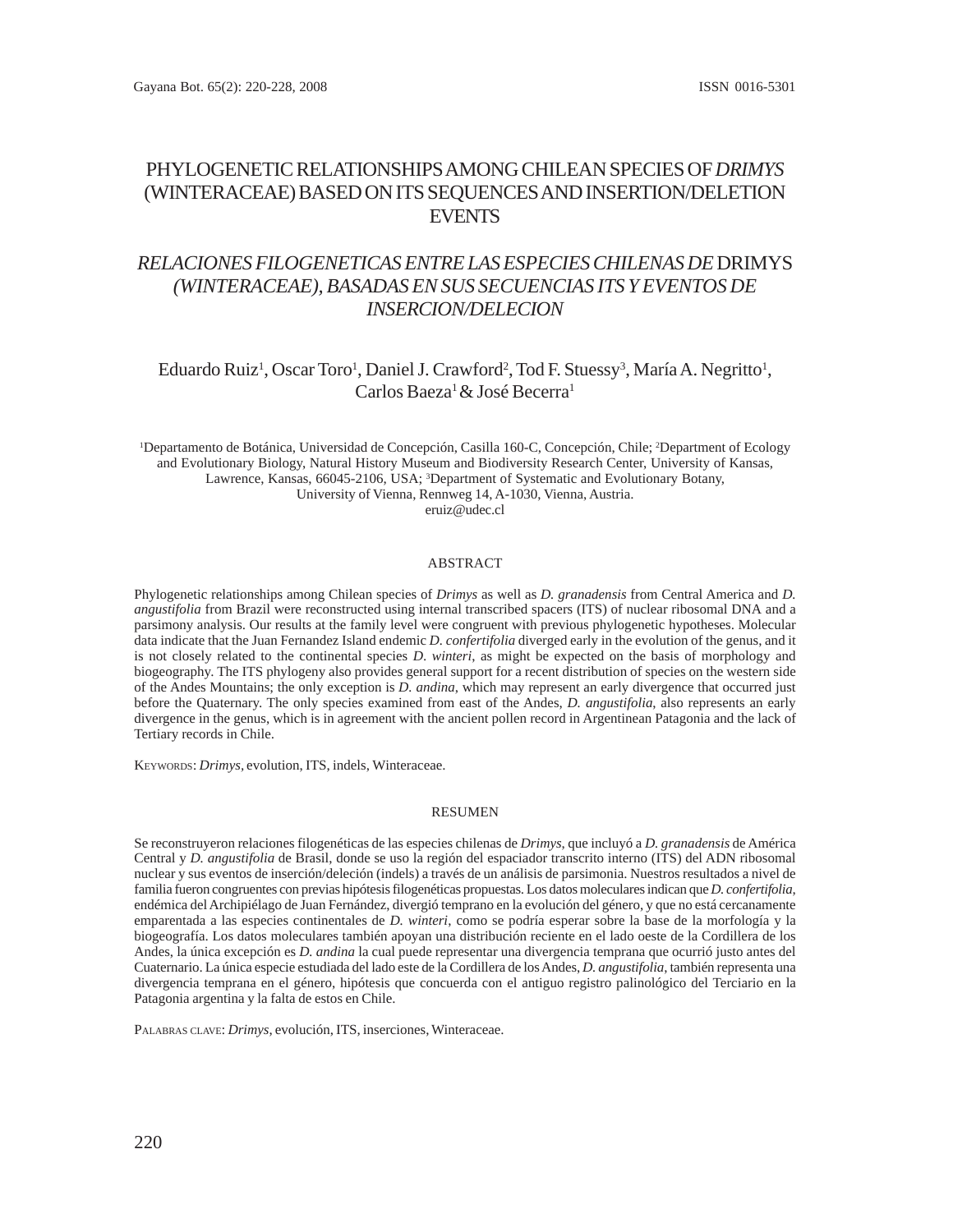### **INTRODUCTION**

*Drimys* J.R.Forst. et G.Forst. (Winteraceae) is distributed exclusively in Central and South America including the Juan Fernández Island and comprises 5 to 7 species (Smith 1943, Ehrendorfer *et al*. 1979, Vink 1993, Rodríguez & Quezada 2001). The genus formerly included the species from Australasia as a Sect. *Tasmannia* (DC.) F.Muell (Vink 1970, 1993). However, recent studies have led to split the genus into two, with New World species remaining in genus *Drimys*, and the Australasian species classified in genus *Tasmannia* (Doust & Drinnan 2004). The relationships among species have been unclear, which has resulted in different perspectives on the limits of species and varieties. At one extreme, Hooker (1845) regarded all central and South American taxa as belonging to a single species. At the other extreme, Miers (1858, 1862) recognized nine species in the New World. An intermediate view was proposed by Smith (1943), who recognized four species, three of which possessed infraspecific taxa (i.e., vars.). Ehrendorfer *et al.* (1979) based on morphological traits, recognized *D. angustifolia* Miers and described a new combination, *D. roraimensis* (A.C.Smith) Ehrend. et Gliottsb. from Brazil. The taxonomic treatment accorded the Chilean (and adjacent Argentinean) members of *Drimys* has varied depending on the worker. Currently three species are recognized in Chile (Rodríguez & Quezada 2001): *Drimys andina* (Reiche) R.A.Rodr. et Quez., a shrub restricted to higher parts of the Coastal and Andes mountains (37º43'-41º34'S), and two arborescent species, *Drimys confertifolia* Phil. endemic to the Juan Fernandez Islands and *Drimys winteri* J.R.Forst. et G.Forst. with two varieties, *D. winteri* var. *winteri* occurring in Southwestern Patagonia (45º44'- 55º58'S) and *D. winteri* var. *chilensis* (DC.) A.Gray being widespread in Chile and Argentina (30º20'- 46º25'S) (Fig. 1). The island endemic has been treated as a distinct species (Philippi 1856, Miers 1858, Smith 1943, Rodríguez & Quezada 2001) or as a variety of *D. winteri* (Reiche 1895, Johow 1896, Skottsberg 1922). Likewise, *D. andina* has been considered as a variety of *D. winteri* (Philippi 1856, Urban 1934, Smith 1943, Muñoz 1980, Marticorena & Quezada 1985). Both Ehrendorfer *et al.* (1979) and Smith (1943) considered both taxa (*D. andina* and *D. winteri*) to have differentiated due to the uplift of the Andean Mountains. Recently, principally based on morphology, geographical distribution, and ecology,

*D. andina* has been considered a distinct species (Rodríguez & Quezada 1991, 2001).

Phenetic analyses of the distribution of flavonoid compounds have shown that *D. andina* has the most distinct array of flavonoid constituents. The flavonoid patterns are congruent with current recognition of *D. andina* and *D. confertifolia* as distinct species (Ruiz *et al*. 2002).

Several recent phylogenetic studies of Winteraceae have been carried out using DNA sequences. However, these studies are of limited utility for examining patterns of evolution in *Drimys,* because only one (Suh *et al*. 1993, Karol *et al*. 2000) or two (Doust & Drinnan 2004) species of *Drimys* were



FIGURE 1. Distribution map of species of *Drimys* used in the current study. The black circles represent *D. winteri* var. *chilensis*, shaded circles: *D. andina*, black square: *D. winteri* var. *winteri*, shaded square: *D. granadensis*, black triangle: *D. angustifolia* and cross: *D. confertifolia*.

FIGURA 1. Mapa de distribución de las especies de *Drimys* usadas en este trabajo. Los círculos negros representan a *D. winteri* var. *chilensis*, círculos sombreados: *D. andina*, cuadrado negro: *D. winteri* var. *winteri*, cuadrado sombreado: *D. granadensis*, triángulo negro: *D. angustifolia*, y cruz: *D. confertifolia*.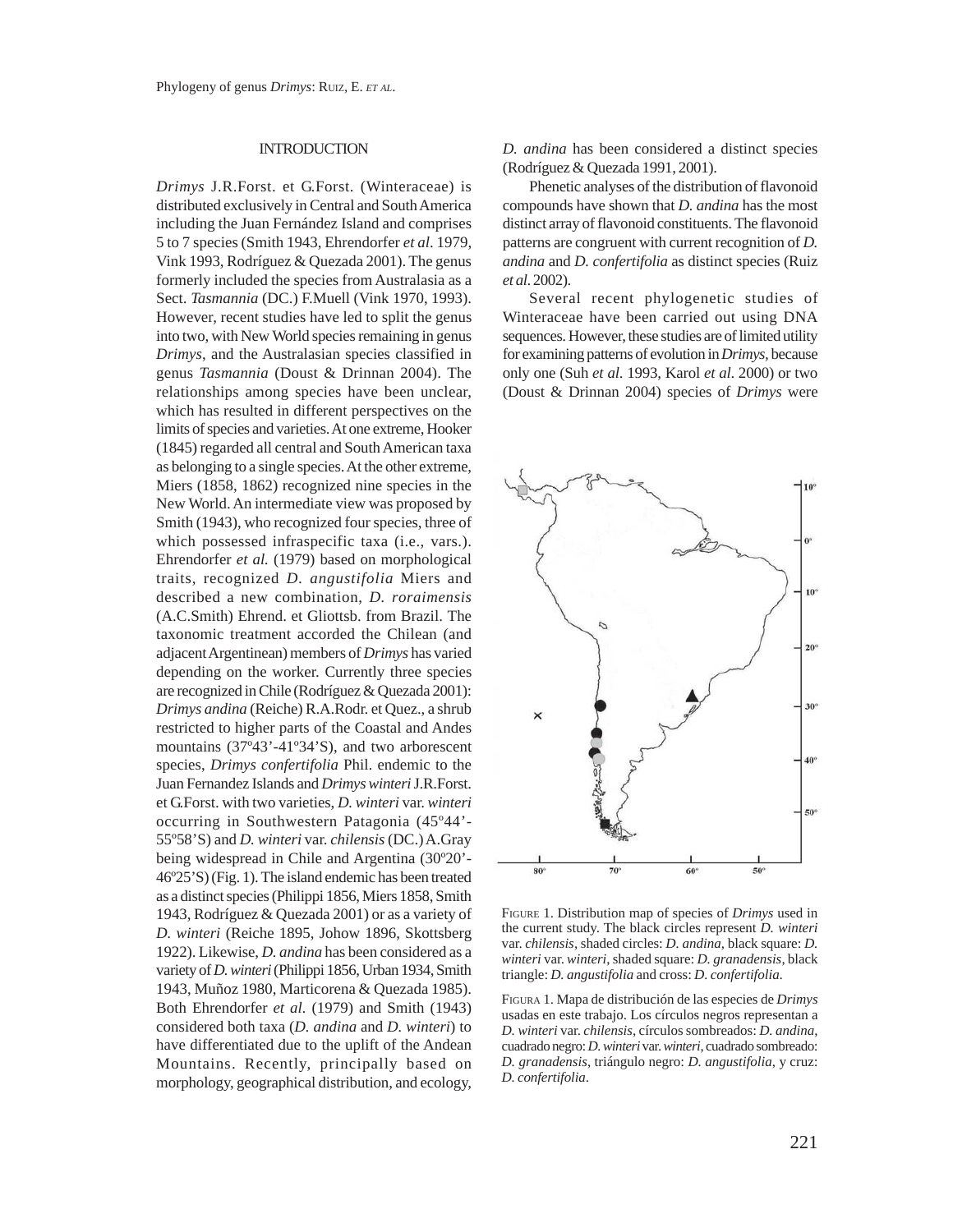included. Therefore, the purpose of the present study was to produce a hypothesis of phylogenetic relationships in *Drimys*, and to use the phylogeny as a framework to discuss the biogeography of the genus.

### MATERIAL AND METHODS

### PLANT MATERIAL

Material of *D. andina, D. confertifolia, D. winteri* var. *chilensis*, *D. winteri* var. *winteri,* was obtained from the field. Material of *Drimys angustifolia* from Brazil, was kindly sent to us by Dr. Leslie Landum from Arizona State University (ASU). The collected samples were deposited in the herbarium of University of Concepcion (CONC).

### PLANT MATERIAL STUDIED.

*Drimys andina*: CHILE. 1. Región de los Lagos, Osorno, upon Volcán Casablanca the limit of the vegetation, Nov. 1997, Ruiz 361 (CONC). 2. Región de la Araucanía, Prov. Malleco, Parque Nacional Nahuelbuta, Piedra del Aguila, 1350 m, Nov. 1985, Rodríguez *et al*. 2038 (CONC).

*Drimys confertifolia* CHILE. 1. Región de Valparaíso, Juan Fernández, Más Afuera, up to Cordón Atravesado, in Canelo Bajo, Nov. 1998, Ruiz 783 (CONC). 2. Juan Fernández, Más a Tierra, Salsipuedes ridge 470 m, Jan. 1997, Stuessy *et al*. 15239 (CONC).

*Drimys winteri* var. *chilensis* CHILE. 1. Región de Coquimbo, 5 km North from Los Vilos, small wet forest in the coastal side of the highway, Sept. 1997, Ruiz 301 (CONC). 2. Región de Bío-Bío, between Concepción and Santa Juana, Patagual bridge, trail to Coronel, two km toward Coronel, Oct 1997, Ruiz 330 (CONC). 3. Región de la Araucanía, Pto. Saavedra, from Pelarco, 2 km to the South, Nov 1997, Ruiz 389 (CONC).

*Drimys winteri* var. *winteri*. CHILE. Región de Magallanes. Provincia de Magallanes. Punta Arenas, Sector Faro San Francisco, en bosque costero de *Nothofagus*, 4 m, Feb 2006, Baeza 40a (CONC).

*Drimys angustifolia*. BRAZIL. RS- Mum. Bom Jesus-Fazenda Carúno, 1200 m, Jan 1997, R. Wasum & R.C. Molon s/n (ASU).

DNA EXTRACTION, AMPLIFICATION AND SEQUENCING

Total DNA was extracted from young leaf tissue using the CTAB method of Doyle & Doyle (1987). Doublestranded DNA of the complete region (ITS-1, 5.8S and ITS-2) was amplified by a symmetric PCR using White's universal ITS primers (1990): ITS 2 and 5, and ITS 3 with ITS 4 when necessary. The PCR products were obtained using the following reaction conditions: The 25µL PCR reaction contained 17.125µL sterile water, 2.5µL 10X Taq polymerase reaction buffer, 50mM magnesium chloride, 1µl of each primer (0.4 µM), 0.125 units Taq polymerase and 2-10 ng template total DNA. In addition, 1µL DMSO was added to both the labelling and termination reactions to reduce the effects of secondary structure (Cosner *et al.* 1994). The first cycle consisted of 4 min 30 sec at 95 ºC to denature template DNA, 1 min at 45 ºC to anneal primers and 1 min at 72 ºC to extend primers. Denaturating time was reduced to 1 min and the annealing temperature increased to 48 ºC for each of the next 34 cycles. A final extension period of 9 min at 72 ºC, terminated the PCR reaction. The amplification products were purified using QIAquick PCR Purification Kit (Quiagen) following the protocols suggested by manufacturers.

All the samples, except for *D. angustifolia* and *D. winteri* var. *winteri*, were directly sequenced by a cycle-sequencing ABI 377 automated sequencer (Applied Byosistem, Inc.), following the manufactures protocols. The *D. angustifolia* and *D. winteri* var. *winteri* ITS samples were sequenced in CESAT (Centro de Equipamiento y Servicio Tecnológico) at the University of Chile. All *Drimys* sequences were aligned with Clustal X (Thompson *et al.* 1997) with manual adjustment of the alignment by eye, and compared with the general matrix of Winteraceae and Canellaceae published by Karol *et al.* (2000) available in the web on TreeBASE (www.treebase.org/treebase). The current *Drimys* sequences are also available in Genbank (Table I).

### DATA MATRIX

The ITS sequences of *D. granadensis, Tasmannia xerophila* (P.Parm) Gray, *Tasmannia stipitata* (Vickery) A.C.Smith, *Tasmannia glaucifolia* J.B.Williams and *Tasmannia purpurescens* (Vickery) A.C.Smith were obtained from GenBank (Table I). The indel data were coded as presence/absence  $(0 =$ absent,  $1 =$  present) following Simmons & Ocheterena (2000) and added to the matrix for maximum parsimony (MP) analysis. These results were subsequently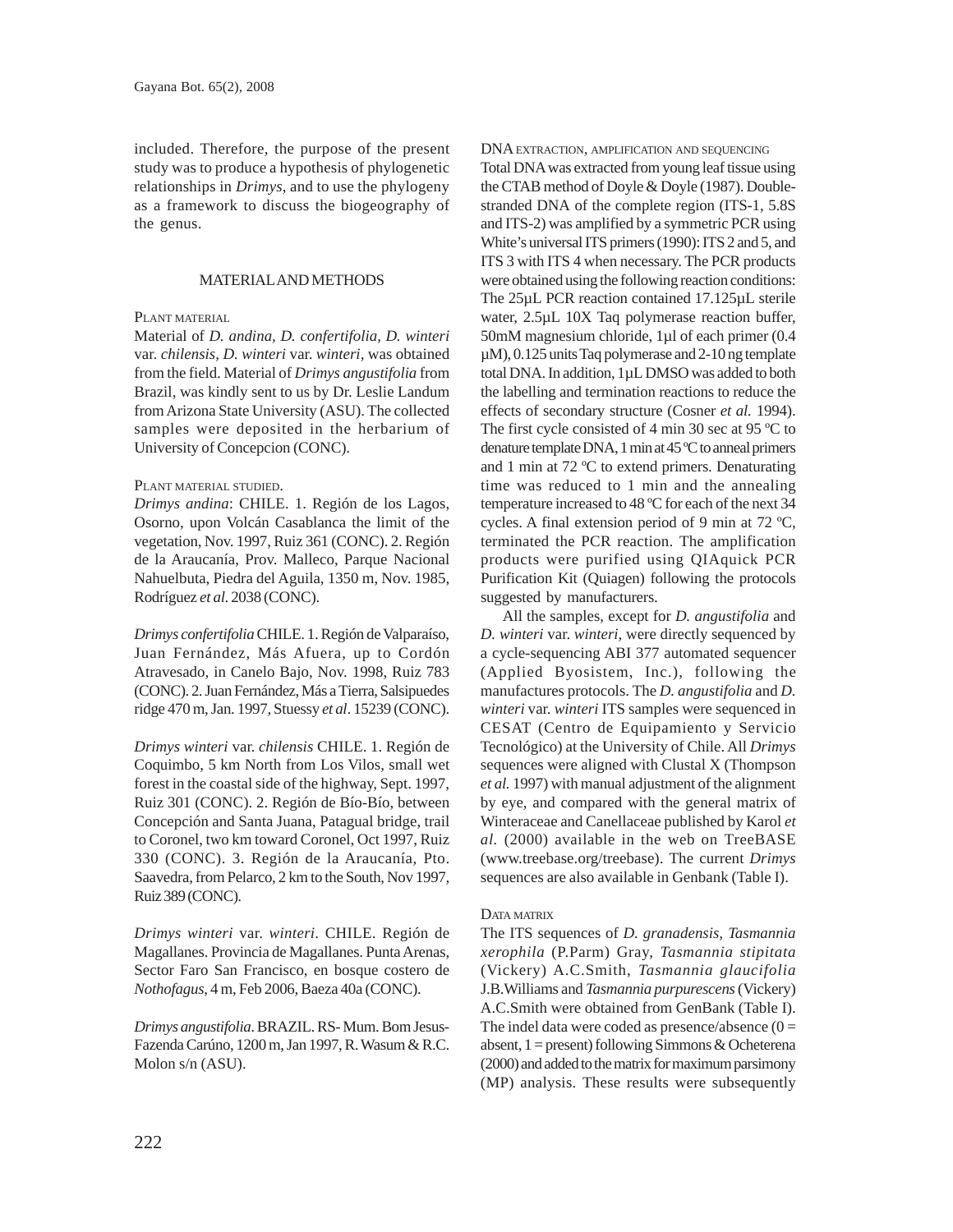#### TABLE I. List of taxa used and Genbank accession numbers.

TABLA I. Lista de taxa utilizados y sus números de acceso a Genbank.

| <b>Species</b>                                        | Citation / Genbank accession number ITS         |
|-------------------------------------------------------|-------------------------------------------------|
| WINTERACEAE                                           |                                                 |
| Drimys andina (Reiche) R.A.Rodr. et Quez.             | This paper/ $ITS1 = EU683899 - ITS2 = EU683900$ |
| Drimys angustifolia Miers                             | This paper/ITS1= EU683903 - ITS2= EU683904      |
| Drimys confertifolia Phil.                            | This paper/ITS1= EU683901 - ITS2= EU683902      |
| Drimys granadensis L.f.                               | Doust & Drinnan, 2004 / AY526318                |
| Drimys winteri J.R.Forst. et. G.Forst. var. chilensis |                                                 |
| (DC.) A.Gray                                          | This paper/ ITS1= EU683905 - ITS2= EU683906     |
| Drimys winteri J.R.Forst. et G.Forst. var. chilensis  |                                                 |
| (DC.) A.Gray (2 clones)                               | Suh et al. 1993                                 |
| Drimys winteri J.R.Forst. et G.Forst. var. winteri    | This paper/ $ITS1 = EU683907 - ITS2 = EU683908$ |
| Tasmannia glaucifolia J.B. Williams                   | Doust & Drinnan, 2004 / AY526215                |
| Tasmannia insipida R.Br. ex DC.                       | Suh et al. 1993 / AY004117                      |
| Tasmannia lanceolata (Poir.) A.C.Smith                | Suh et al. 1993 / AY004145                      |
| Tasmannia purpurescens (Vickery) A.C.Smith            | Doust & Drinnan, 2004 / AY526314                |
| Tasmannia stipitata (Vickery) A.C.Smith               | Doust & Drinnan, 2004 / AY526316                |
| Tasmannia xerophila (P. Parm.) Gray                   | Doust & Drinnan, 2004 / AY526317                |
| Takhtajania perrieri (Capuron) Baranova et J.-F.Leroy | Karol et al. 2000 / AY004129                    |
| Pseudowintera axilaris (J.R.Forst. & G.Forst.) Dandy  | Suh et al. 1993 / AY004124                      |
| Pseudowintera colorata (Raoul) Dandy                  | Suh et al. 1993 / AY004125                      |
| Bubbia comptoni (Baker f.) Dandy                      | Suh et al. 1993 / AY004123                      |
| Exospermum stipitatum (Baill.) Tiegh. ex Morot.       | Suh et al. 1993 / AY004121                      |
| Zygogynum acsmithii Vink                              | Suh et al. 1993 / AY004122                      |
| Zygogynum balansae Tiegh.                             | Suh et al. 1993 / AY004120                      |
| Zygogynum bicolor Tiegh.                              | Suh et al. 1993 / AY004118                      |
| Zygogynum panchieri (Baill.) Vink                     | Suh et al. 1993 / AY004119                      |
| <b>CANELLACEAE</b>                                    |                                                 |
| Capsicodendron denisii (Schwake) Occhioni             | Karol et al. 2000 / AY004132                    |
| Canella winterana (L.) Gaertn.                        | Suh et al. 1993 / LO3844                        |
| Cinnamodendron ekmanii Sleumer                        | Karol et al. 2000 / AY004133                    |
| Cinnamosma madagascariensis Danguy                    | Karol et al. 2000 / AY004131                    |
| Pleodendron macranthum (Baill.) Thiegh.               | Karol et al. 2000 / AY004134                    |
| Warburgia salutaris (G. Bertol.) Chiov.               | Karol et al. 2000 / AY004130                    |
|                                                       |                                                 |

compared to previous results where indels were only mapped onto the phylogeny (Suh *et al.* 1993, Karol *et al.* 2000, Doust & Drinnan 2004). To estimate phylogeny within *Drimys*, a new matrix including five species of *Drimys* (including the two varieties of *D. winteri*) and two species of *Pseudowintera* Dandy as outgroup was constructed and analyzed using MP.

#### **ANALYSES**

MP analyses were conducted using PAUP\* 4.0 (Swofford 2000). The analysis were conducted for both matrices using a heuristic search option with 2000 interations, retaining 5 trees for each replicate, and using the RAS + TBR + MULTREES option to save all possible minimum length trees. All characters (base pair positions and indels) were considered as unordered and equally weighted (Fitch 1971). Relative support for the clades recovered was assessed via bootstrap analysis (Felsenstein 1985, Hills & Bull 1993) using 1000 replicates and 10 random addition sequences and TBR branch swapping.

### **RESULTS**

The complete ITS sequences (without 5.8S) were 475 bp for *D. andina*, *D. confertifolia* and *D. angustifolia*, and 476 bp for each variety of *D. winteri.* Intraspecific variation was not found. Although all sequences are very similar among the species, the ITS1 region was more variable in length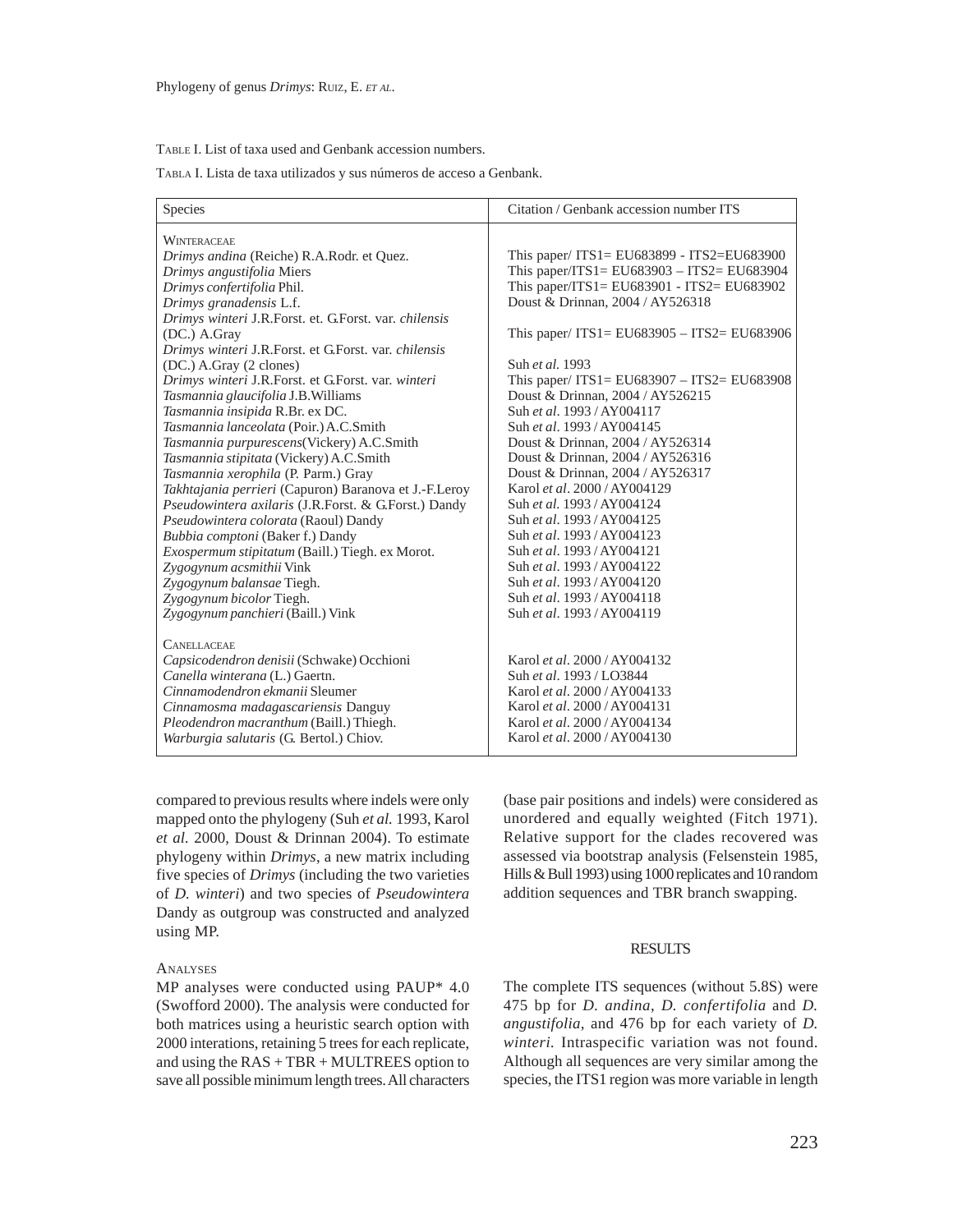than ITS2, ranging from 249 bp in *D. andina* to 252 bp in *D. winteri.* In the present work no variation was found among the varieties of *D. winteri*. However, we found few differences with those obtained by Suh *et al.* (1993). To align *Drimys* and *Pseudowintera* sequences, it was necessary to infer 18 indels. Nearly 53% of the variable sites among *Drimys* species are represented by indels. The complete data matrix (including Canellaceae and other Winteraceae taxa) had 739 characters, 112 were indels, and 278 characters were parsimony informative. The *Drimys* and *Pseudowintera* matrix had 486 characters, 35 were parsimony informative, and 13 indels. Using the complete data matrix, parsimony analysis recovered six MP trees of 624 steps with a  $CI = 0.8221$  and  $RI = 0.9$  (477 steps,  $CI =$  $0.738$  and  $RI = 0.9$  with informative characters only). The cladogram (Fig. 2) shows all species of *Drimys* as a monophyletic group supported by a bootstrap value of 100%. In spite of an unresolved *Drimys*



FIGURE 2. Strict consensus of 6 most parsimonious trees and generated from a combined ITS + indel matrix. Tree length  $= 624$  steps (477 steps excluding uninformative characters), CI = 0.798 (0.738 excluding uninformative characters) and RI = 0.899 (0.899 excluding uninformative characters). Bootstrap support values greater than 50% are indicated above and below; values above the branches are estimated from our analyses whereas those below the branches are from Karol *et al.* (2000).

FIGURA 2. Consenso estricto obtenido de los 6 árboles más parsimoniosos y generado con los datos combinados del ITS y los indels. El largo del árbol = 624 pasos (477 excluyendo a los caracteres no informativos), CI = 0,798 (0,738 excluyendo a los caracteres no informativos) y un  $RI = 0,899$  (0,899 excluyendo a los caracteres no informativos). Los números sobre y bajo las ramas corresponden a los índices de bootstrap calculados en este trabajo y los publicados por Karol *et al.* (2000), respectivamente.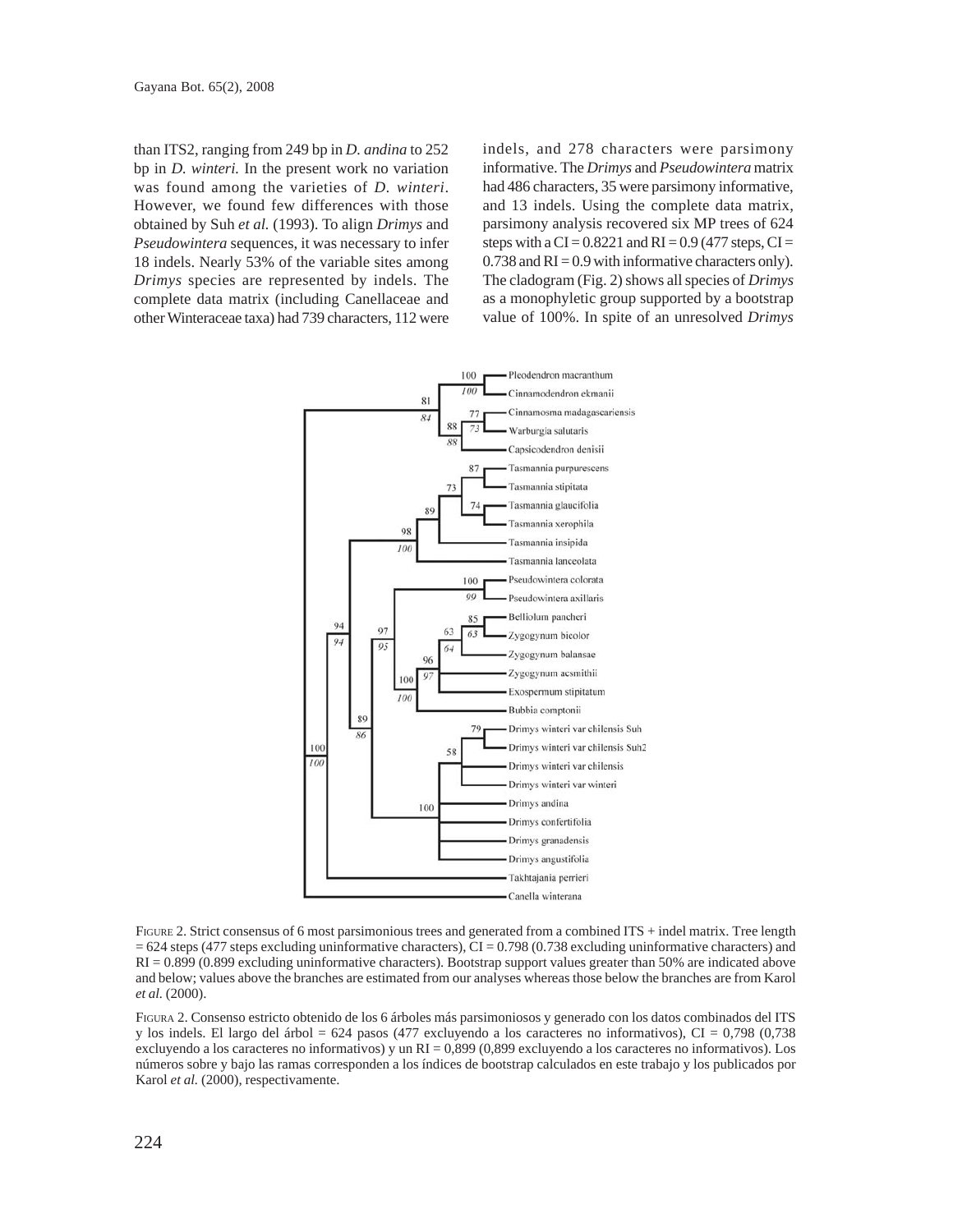branch, relationships among the remainder of Winteraceae are well resolved and consistent with those obtained by Suh *et al.* (1993), Karol *et al.* (2000) and Doust & Drinnan (2004).

The MP analysis of *Drimys,* considering *Pseudowintera* species as outgroup, recovered two most parsimonious trees of 67 steps with  $CI = 0.985$ , RI  $= 0.98$  (48 steps, CI = 0.975, RI = 0.980, excluding uninformative characters, Fig. 3). Only bootstrap values higher than 50% are shown above each branch. The only discrepancy between these trees involves the relationship among *D. andina* and *D. confertifolia* with the remaining species of *Drimys.* In Figure 3A, 54% of the characters supporting the branches are indels and in Figure 3B 60% of the characters are indels. Both cladograms show *D. andina* as the most divergent species. Although with low bootstrap support, *D. winteri* is represented as a monophyletic group.



FIGURE 3. The two most parsimonious trees (A and B) obtained from ITS data plus indels. Tree length  $= 67$  steps with  $CI = 0.985$ ,  $RI = 0.98$  (48 steps,  $CI = 0.975$ ,  $RI = 0.980$ , excluding uninformative characters), with bootstrap values obtained from 50% majority rule tree. Bootstrap support values greater than 50% are indicated. Shaded squares represent indels whereas plain squares show molecular characters mapped on both trees.

FIGURA 3. Los dos árboles más parsimoniosos (A y B) obtenidos a partir del ITS más indels. Largo del árbol = 67 pasos con CI =  $0.985$ , RI =  $0.98$  (48 pasos, CI =  $0.975$ , RI =  $0.980$ , excluyendo los caracteres no informativos). Los valores de soporte inferiores al 50% no fueron mostrados. Los cuadrados sombreados representan a las inserciones, mientras que cuadrados blancos muestran los caracteres moleculares mapeados en ambos árboles.

### **DISCUSSION**

The present work is the first attempt to study the relationships among species of *Drimys* from a molecular perspective*.* Previous studies have considered only one or two species in the context of a broad family-level phylogenetic analysis (Suh *et al.* 1993, Karol *et al*. 2000, Doust & Drinnan 2004). In this study we incorporated five species of *Drimys* as well as two varieties of *D. winteri* (var. *winteri* and var. *chilensis*). As would be expected, the parsimony analysis of Winteraceae resulted in higher bootstrap support for clades when indels were included in the analysis. The phylogenetic hypothesis of Winteraceae obtained by Suh *et al.* (1993), Karol *et al.* (2000) and Doust & Drinnan (2004) were very similar, indicating that *Pseudowintera* is the most closely related genus to the common ancestor with *Drimys.* Although there were differences between our *D. winteri* sequences and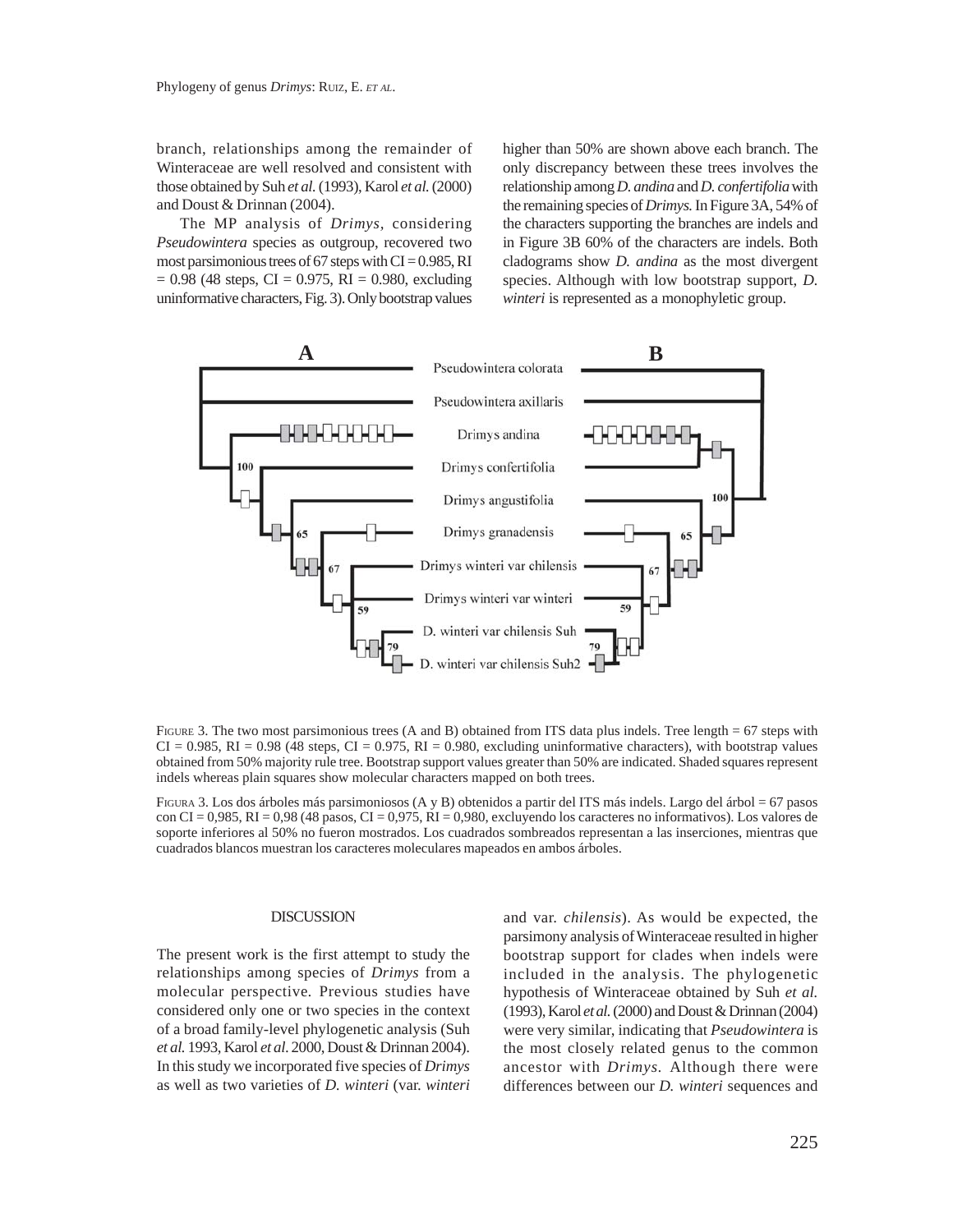those of Suh *et al.* (1993), the varieties of this species form a monophyletic group.

ITS sequences of *Drimys* species are very similar, except for *D. andina.* Except for the latter species, this result is consistent with the high uniformity of morphological characters among the taxa (Smith 1943). *Drimys confertifolia* was expected to be closely allied to *D. winteri* based on the general biogeographic pattern that most species endemic to the Juan Fernandez Islands have their closest relatives in continental Chile (Skottsberg 1956, Stuessy *et al.* 1990, 2005, Ruiz *et al.* 2004). The relationships portrayed in the molecular phylogeny are somewhat unexpected because of the morphological similarity between *D. confertifolia* and *D. winteri,* and the aforementioned biogeographic relationships between continental Chile and the Juan Fernandez Islands. The early divergence of the island species in the phylogeny is also somewhat surprising and differs from other Juan Fernandez endemics such as the genera *Dendroseris* (Kim *et al*. 2007) and *Robinsonia* (Pelser *et al*. 2007), both of which are nested within otherwise continental genera. Since *D. confertifolia* diverged from a common ancestor of continental tree species within the last 4 millions year, the estimated age for Robinson Crusoe Island (Stuessy *et al.* 1984), this means that divergence among the majority of other contemporary species in *Drimys* occurred within the last four million years*.* It should be noted that our results showing an early divergence for *D. confertifolia* are concordant with the view of Smith (1943), who indicated that *D. confertifolia* is an ancestral species, based on its high number of ovules, a character that was considered by that author as primitive within the group.

Smith (1943) and Ehrendorfer *et al.* (1979) indicated that *D. andina* and *D. winteri* var. *winteri* may have originated from *D. winteri* var. *chilensis* where by both the Andes Mountain elevation and Pleistocene changes might have been important factors in the evolution of the continental Chilean species of *Drimys*. Palynologic records indicate "winteroid" pollen in Late Eocene from Argentinean Patagonia (Barreda 1997, Doyle 2000), although, in Chile the pollen record of *Drimys* dates only from the Quaternary (Heusser 1981, Heusser *et al.* 1999, Villagrán 2001) when the maximum elevation of Andean Mountains already existed (Solbrig *et al.* 1977). Thus, it is presumed that the species of *Drimys* distributed on the western side of the Andes would be of more recent origin. Our results support this hypothesis because of the low ITS sequence divergence among western species.

What is problematical, however, is the high sequence divergence of *D. andina*, a species occurring west of the Andes (Fig. 1). A plausible explanation could be that *D. andina,* a shrubby species, was the first that diverged before the Quaternary, restricted to the high parts of the Andes, which reached their current elevation during the Pliocene (Solbrig 1976).

Ehrendorfer *et al.* (1979) stated that the Brazilian group (*D. angustifolia, D. brasiliensis* and *D. roraimensis*) was ancestral within the genus based on their analysis of morphological traits. Although, we were able to sequence only one species from Brazil, our results and the palynologic records agree with this hypothesis, indicating that *D. angustifolia* is the basalmost arborescent continental species. It would be highly desirable to have sequences of the other species from Brazil, *D. brasiliensis* and *D. roraimensis*, to test this hypothesis.

### ACKNOWLEDGMENTS

The authors thank Dr. Leslie Landrum, for kindly sending us *D. angustifolia* samples, Dra. Sylvia Palma Heldt for help with palynologic information, Fundación Andes C-14055 and Dirección de Investigación, Universidad de Concepción for financial support, and CONAF Juan Fernandez, for logistical help.

#### **REFERENCES**

- BARREDA, V. 1997. Palynomorph assemblage of the Chenque formation, late Oligocene?-Miocene from golfo San Jorge basin, Patagonia, Argentina, Part 4: Polycolporate and Porate pollen. Ameghiniana 34: 145-154.
- COSNER, M.B., R.K. JANSEN & T.G. LAMMERS. 1994. Phylogenetic relationships in the Campanulales based on *rbcL* sequences. Plant Systematic and Evolution 190: 79-95.
- DOUST, A.N. & A.N. DRINNAN. 2004. Floral development and Molecular Phylogeny support the Generic Status of *Tasmannia* (Winteraceae). American Journal of Botany 91: 321-331.
- DOYLE, J.A. 2000. Paleobotany, Relationships, and Geographical History of Winteraceae. Annals of Missouri Botanical Garden 87: 303-317.
- DOYLE, J.J. & J.L. DOYLE. 1987. A rapid DNA isolation procedure for small quantities of fresh leaf tissue. Phytochemical Bulletin 19: 11-15.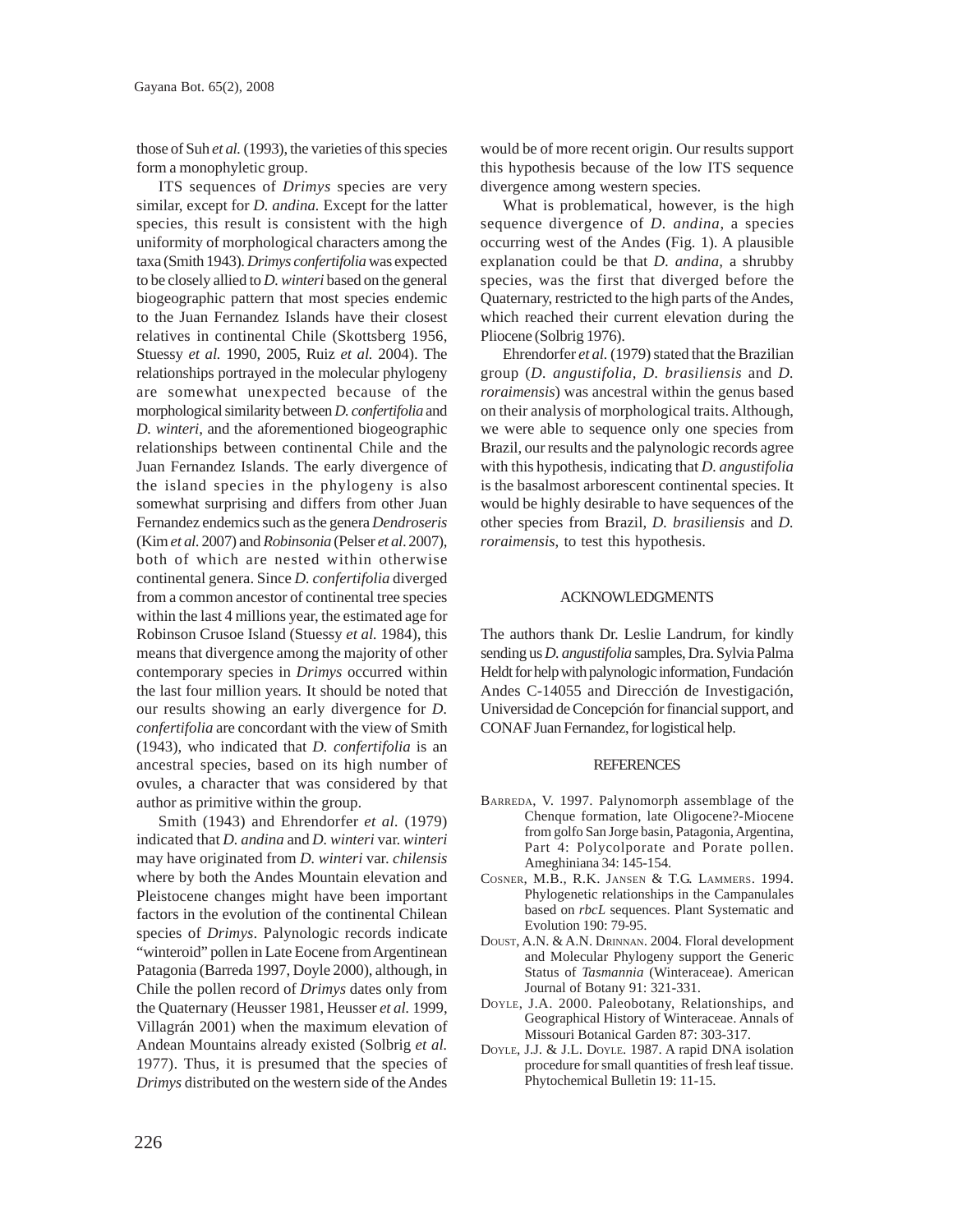- EHRENDORFER, F., I. SILBERBAUER-GOTTSBERGER & G. GOTTSBERGER. 1979. Variation on the Population, Racial, and Species level in the Primitive Relict Angiosperm Genus *Drimys* (Winteraceae) in South America. Plant Systematics and Evolution 132: 53-83.
- FELSENSTEIN, J. 1985. Confidence limits on phylogenies: an approach using the bootstrap. Evolution 39: 783-791.
- FITCH, W.M. 1971. Toward defining the course of evolution: Minimum change for a specific tree topology. Systematic Zoology 20: 406-466.
- HEUSSER, C.J. 1981. Palynology of the Last Interglacial-Glacial Cycle in Midlatitudes of Southern of Chile. Quaternary Research 16: 293-321.
- HEUSSER, C.J., L.E. HEUSSER & T.V. LOWELL. 1999. Paleoecology of the southern Chilean lake district-Isla Grande de Chiloé during Middle-Late Llanquihue glaciation and deglaciation. In: Geofisika Annaler, Series A, Physical Geography, vol. 21, pp. 231-284. Published by Swedish Society for Antropology and Geography.
- HILLS, D.M. & J.J. BULL. 1993. An Empirical Test of Boostraping as a Method for Assessing Confidence in Phylogenetic Analysis. Systematic Biology 42: 182-192.
- HOOKER, J.D. 1845. The botany. The antarctic voyage of H.M. discovery ships Erebus and Terror in the years 1839-1843. Under the command of Captain Sir James Clark Ross. London I. Flora antarctica. xii, 574 pp., 198 lám.
- JOHOW, F. 1896. Estudio sobre la flora de las Islas de Juan Fernández. Santiago. xi, 287 pp., errata, 18 lám., 2 mapas.
- KAROL, K.G., Y. SUH, G.E. SCHATZ & E.A. ZIMMER. 2000. Molecular evidence for the position of *Takthajania* in the Winteraceae: inference from nuclear ribosomal and chloroplast gene spacer sequences. Annals of the Missouri Botanical Garden 87: 414-432.
- KIM, S.-C., L. CHUNGHEE & J.A. MEJIAS. 2007. Phylogenetic analysis of chloroplast *mat*K gene and ITS of nrDNA sequences reveals polyphyly of the genus *Sonchus* and new relationships among the subtribe Sonchinae (Asteraceae: Cichorieae). Molecular Phylogenetics and Evolution 44: 578-597.
- MARTICORENA, C. & M. QUEZADA.1985. Catálogo de la Flora Vascular de Chile. Gayana Botánica 42: 1-155.
- MIERS, J. 1858. On the Winteraceae. Annals and Magazine of Natural History 2: 33-48, 109-115.
- MIERS, J. 1862. On the Winteraceae. Contributions to botany, iconographic and descriptive, detailing the charactes of plants that are either new or imperfectly described; to which are added remarks on their affinities,1:123-145, tab. 25-27.
- MUÑOZ, M. 1980. Flora del parque nacional Puyehue. Editorial Universitaria. Santiago. Chile. 557 pp.
- PELSER, P. B., B. NORDENSTAM, J. W. KADEREIT & L. E. WATSON. 2007. An ITS phylogeny of tribe Senecioneae (Asteraceae) and a new delimitation of *Senecio* L. Taxon 1077-1104.
- PHILLIPPI, R.A. 1856. Observaciones sobre la flora de Juan Fernández. Anales de la Universidad de Chile 13:157-169.
- REICHE, C. 1895. *Drimys* Forst. Anales de la Universidad de Chile 88:55-100.
- RODRÍGUEZ, R. & M. QUEZADA. 1991. Nueva Combinación en *Drimys* J.R. et G.Forster (Winteraceae) de Chile. Gayana Botánica 48: 111-114.
- RODRÍGUEZ, R. & M. QUEZADA. 2001. Winteraceae. En: C. Marticorena & R. Rodríguez (eds.), Flora de Chile  $2(2) \cdot 2 - 6$
- RUIZ, E., G. FUENTES, J. BECERRA, F. GONZÁLEZ & M. SILVA. 2002. Flavonoids as Chemosystematic marker of *Drimys* J.R. Forst. et G. Forst. (Winteraceae). Boletín de la Sociedad Chilena de Química 3: 273-278.
- RUIZ, E., D.J. CRAWFORD, T.F. STUESSY, F. GONZÁLEZ, R. SAMUEL, J. BECERRA & M. SILVA. 2004. Phylogenetic relationships and genetic divergence among endemic species of *Berberis*, *Gunnera*, *Myrceugenia* and *Sophora* of the Juan Fernandez Islands (Chile) and their continental progenitors based on isoenzymes and nrDNA sequences. Taxon 53(2): 321-332.
- SIMMONS, M.P. & H. OCHETERENA. 2000. Indels as character in sequence-based phylogenetic analyses. Systematic Biology 49: 369-381.
- SKOTTSBERG, C. 1922. The phanerogams of Juan Fernandez Islands. Natural History of Juan Fernandez and Easter Islands 2: 95-240.
- SKOTTSBERG, C. 1956. Derivation of the flora and fauna of Juan Fernandez and Easter Islands. Natural History of Juan Fernandez and Easter Islands 1: 193-405.
- SMITH, A.C. 1943. The American species of *Drimys*. Journal of the Arnold Arboretum 24:1-33.
- SOLBRIG, O. 1976. The origin and floristic affinities of the South American temperate desert and semidesert regions. In: D.W. Goodall (ed.), Evolution of desert biota. University Texas Press. Texas. 7-49.
- SOLBRIG, O., M.L. CODY, E.R. FUENTES, W. GLANZ, J.H. HUNT & A.R. MOLDENKE. 1977. The origin of the biota. In: Convergent evolution in Chile and California: Mediterranean climate ecosystems (Ed. H.A. Mooney). Dowden. Hutchinson and Ross Stroudsburg. 13-26.
- STUESSY, T. F., K.A. FOLAND, J.F. SUTTER, R.W. SANDERS & M. SILVA. 1984. Botanical and geological significance of potassium-argon dates from the Juan Fernandez Islands. Science 225: 49-51.
- STUESSY, T. F., D.J. CRAWFORD & C. MARTICORENA. 1990. Patterns of phylogeny in the vascular flora of the Juan Fernandez Islands, Chile. Systematic Botany 225: 49-51.
- STUESSY, T.F., E. RUIZ, D.J. CRAWFORD & K. TREMETSBERGER. 2005. Testing degrees of genetic divergence and populational variation in oceanic island archipielagos: Juan Fernandez as a model system. Nova Acta Leopoldina 342: 147-165.
- SUH Y., L.B. THIEN, H.E. REEVE & E.A. ZIMMER. 1993. Molecular evolution and phylogenetic implications of internal transcribed spacer sequences of